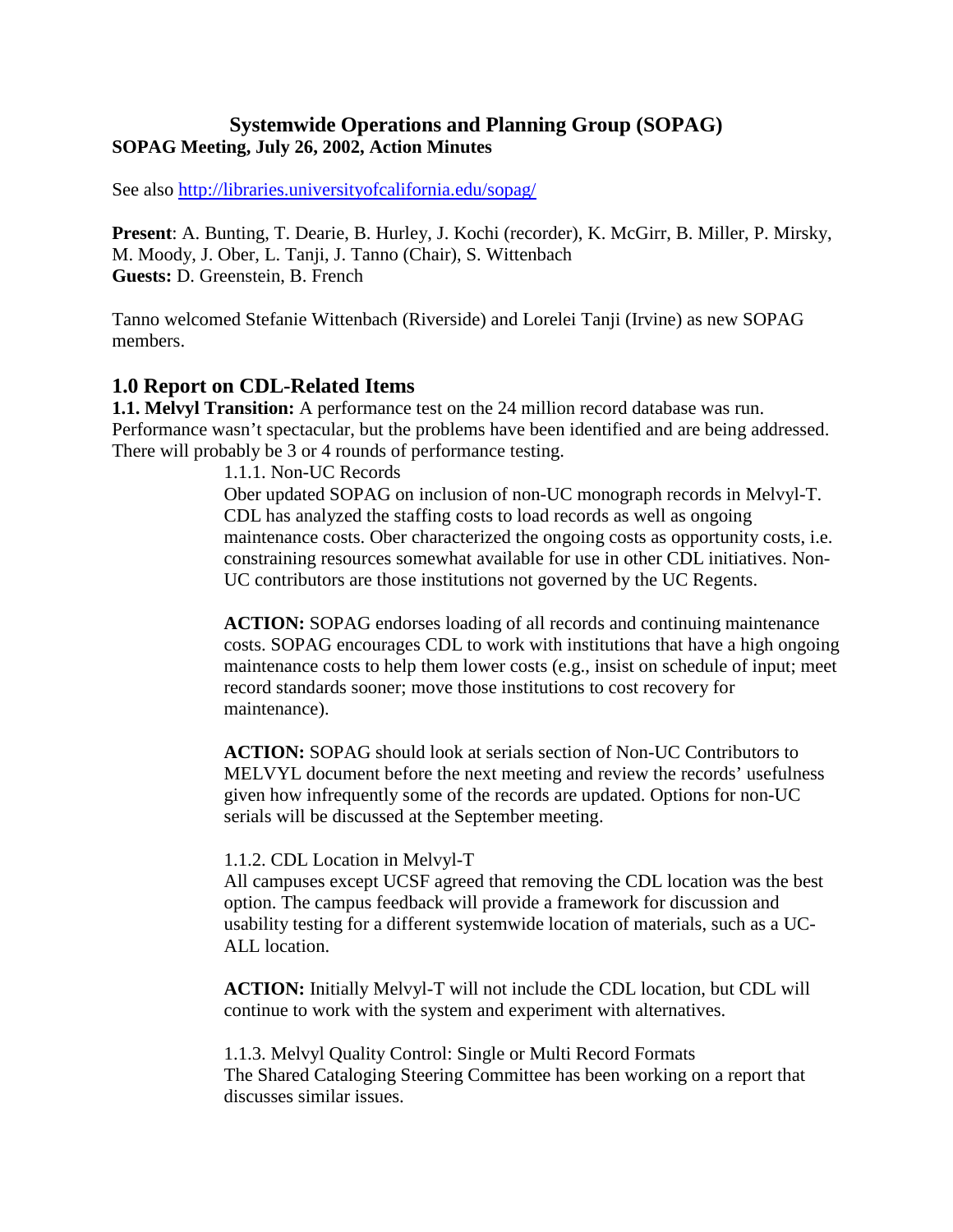**ACTION:** Tanno will ask HOTS to review the Shared Cataloging Steering Committee's report and make a recommendation to SOPAG by the end of October. In addition, Tanno will request that HOTS: 1) ask HOPS and RSC for input to ensure the public service perspective is addressed; and 2) conduct a survey to determine current campus practice/preference for single vs. multiple records for monographs. The survey should also determine if the campuses are adhering to the current UC standard for serials records and, if not, determine why this is the case.

**1.2 A & I Transition Update:** All databases are now available; Ovid, Gale, and PubMed have been added to the list of databases for which UC-eLinks is turned on; SearchLight is using vendor interfaces. The Transition Steering Committee is discussing the best way to prepare users for the transition to the new interfaces and is making recommendations about what the Melvyl home page should look like. There have been reports that the transition is causing a lot of work at the service points at campus libraries. Dearie reported that use of Request through UC-eLinks is booming.

**1.3 UC-eLinks Update:** Ober presented a document on the possibility of campuses adding locally licensed content to UC-eLinks. There are advantages to CDL hosting a single SFX server and creating separate tables for each campus, including a consistent look and feel and the ability to offer ubiquitous services. A hybrid environment with two servers is possible, but it may not be a graceful solution. Davis is interested in keeping a separate server. CDL will continue to provide PubMed LinkOut updates while getting UC-eLinks local holdings up and running.

**ACTION:** SOPAG endorses CDL beginning discussions with Ex Libris about a single server solution.

**ACTION:** Tanno will look into Davis' concerns/issues and share them with SOPAG.

**1.4 Request/Desktop Delivery:** Significant progress has been made installing VDX and turning on CBS. UCLA has tested the system, and UCSD is getting ready to test but is having performance issues. Once campus testing is completed by the end of summer, only OCLC testing is left. Since OCLC offers very limited testing periods it is difficult to project when this testing will be completed.

Desktop Delivery: 8 campuses have it up and running and are using it to respond to Request transactions. Some campuses are considering purchasing Relais because the Fretwell Downing client isn't available and Ariel is still not working.

**ACTION:** CDL will prepare a more in-depth report on Request and Desktop Delivery for September meeting.

**1.5 CMI Update:** Data from 2 quarters is now available on the CMI web site <http://www.ucop.edu/cmi/>. A large-scale survey of user reaction is being prepared for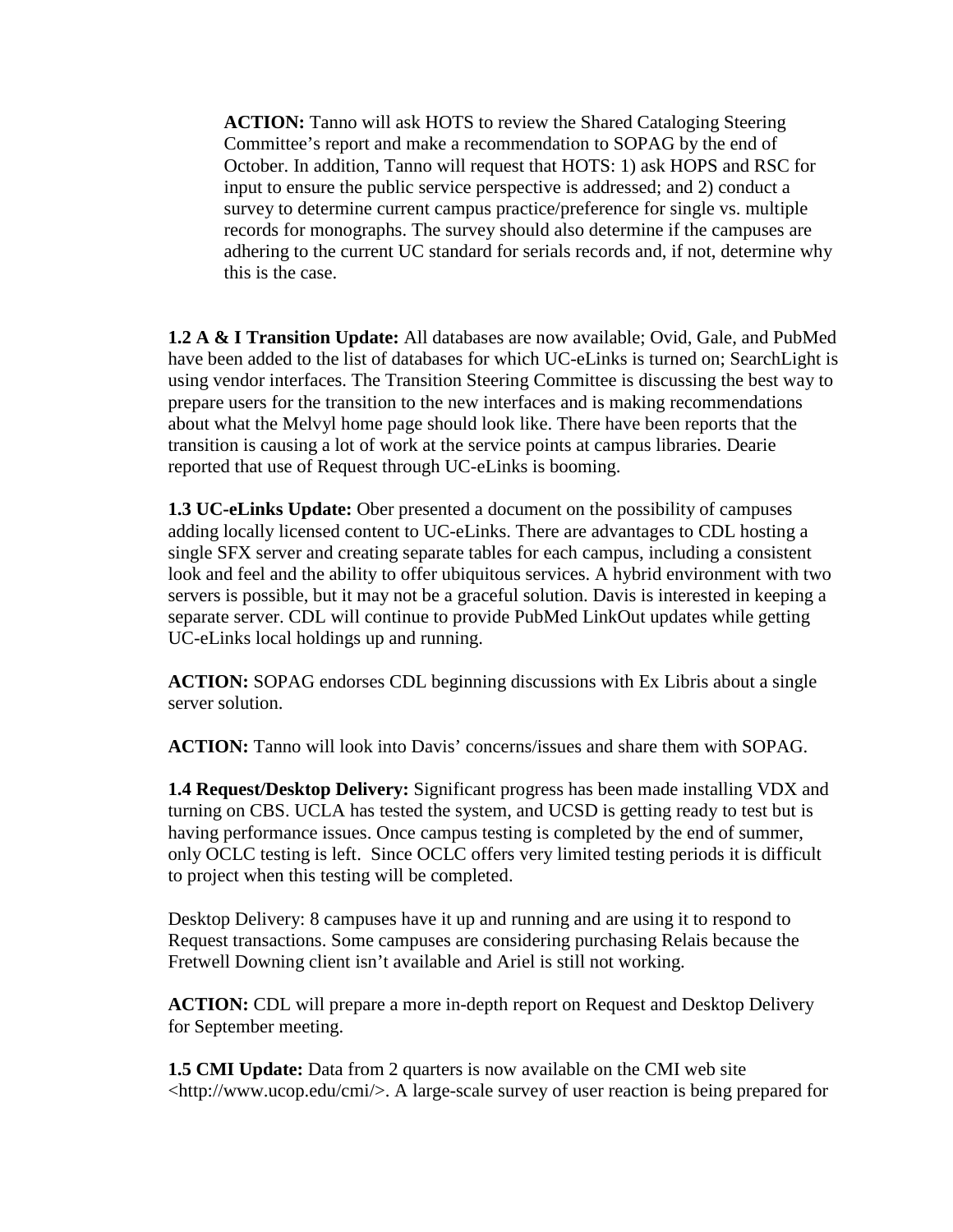Fall. SOPAG briefly discussed how planning for print cancellations could take into account the outcomes of the CMI.

**ACTION:** Tanno will request guidance from the ULs on what issues SOPAG can begin to work on in relation to the cancellation of print copies without working at cross purposes with CMPG.

**1.6 CDL Campus Visits:** CDL staff have been visiting campuses, and the visits have been well received.

## **2.0 All Campus Groups**

**2.1 SOPAG Polices on Web Presence, etc.:** Policies have been distributed to the All-Campus Groups.

### **2.2. Heads of Public services (HOPS)**

#### 2.2.1. Charge

Ober mentioned that in regards to item 4 under key issues, a standard called Shibboleth is coming out of the Internet2 community. Greenstein and Ober are discussing with UCOP to see what role CDL can play. A new SOPAG liaison to HOPS needs to be named.

**ACTION:** Moody will be the SOPAG liaison to HOPS.

**ACTION:** Tanno will let HOPS know that their charge has been reviewed and that SOPAG has no further suggestions.

2.2.2. Digital Reference Common Interest Group

**ACTION:** Tanno will let HOPS know that the charge has been accepted and that they can appoint the group.

## **2.3 Resource Sharing Committee (RSC)**

2.3.1. ARL ILL/DD Project [<http://www.arl.org/stats/newmeas/ill-dd.html> ] Dearie surveyed campuses to see who would be participating in the ARL ILL/DD Project. Yes: Berkeley, Los Angeles, Davis (Shields only),

Maybe: San Diego - strong maybe; Irvine - strong maybe; Santa Barbara – no or maybe No: Riverside

San Francisco and Santa Cruz are not eligible, but Santa Cruz is negotiating.

2.3.2. Circulation Advisory Group Blocking Proposal

Several campuses had concerns with the blocking proposal. SOPAG suggested that it would be better to rework the proposal as an agreement between libraries on facilitating communications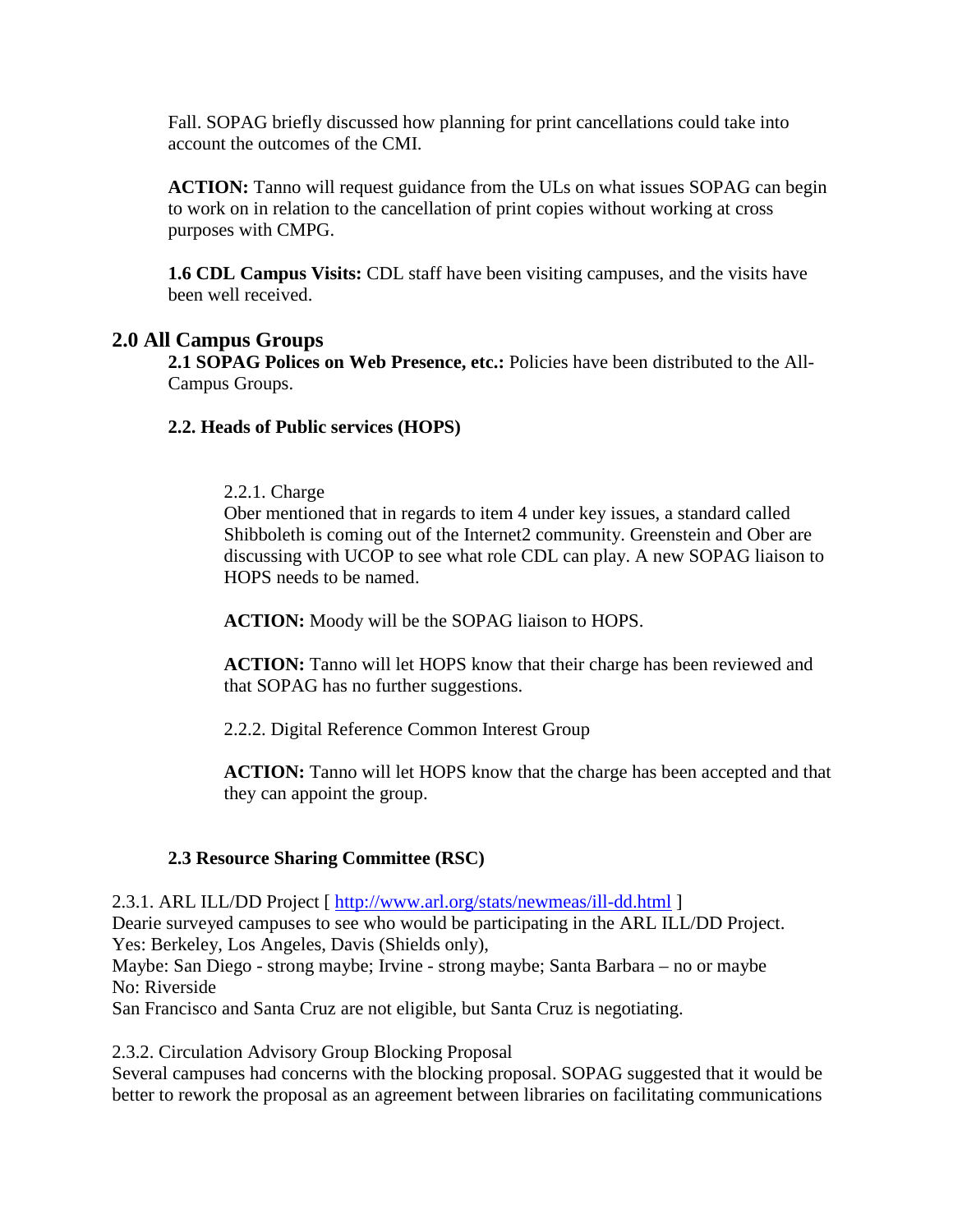and lending instead of as a blocking policy. In addition, the reworked agreement should be presented to the ULs.

**ACTION:** Dearie will take the proposal back to RSC to rework it .

## **2.4. Library Privacy Liaisons**

2.4.1. Appointment & Charge

Merced will not have a representative but may add one at a later date. The charge is completed and campus membership finalized, but LAUC will not send a slate until after August 16 (?).

**ACTION:** Once a slate is received from LAUC, Tanno will appoint the group.

**ACTION:** Kochi will be the SOPAG liaison to LPL.

2.4.2. Charge to LTAG

SOPAG approved the charge for LTAG's new task to develop guidelines for the retention of UC Library systems records.

**ACTION:** Tanno will send charge to LTAG.

## **3.0 Task Forces**

3.1. Task Force on Government Documents

The feedback from UC/Stanford Government Information Librarians was discussed. SOPAG discussed focusing the framework on a digital repository that deals with archives and preservation of government publications but is done in such a way that provides principles for minimizing print collections and addresses the issue of unnecessary duplication among campuses.

**ACTION:** Tanno will revise the charge to include the following points:

- reference to GILS and the EGIIG report and recognize previous work done.
- Add to 3,4, and 5: added to the unified repository
- Add map librarians and State Library representative to consultation phase.

**ACTION:** Tanno will share the revised draft with the ULs before appointing the task force. 3.2. Task Force on Digital Visual Resources Planning

The task force is meeting today for the first time.

**ACTION:** UCD, UCI, UCR and UCSF, who do not have representatives on the task force, need to send Laine Farley the name of their campus liaison.

# **4.0 Access Integration**

The discussion around the access integration reference model continued. SOPAG considered how to begin meaningful discussions on a campus level. The main question the campuses should discuss is: Is this model the future direction UC should follow in developing future applications? Is this what UC wants to provide to our user community? SOPAG will develop questions for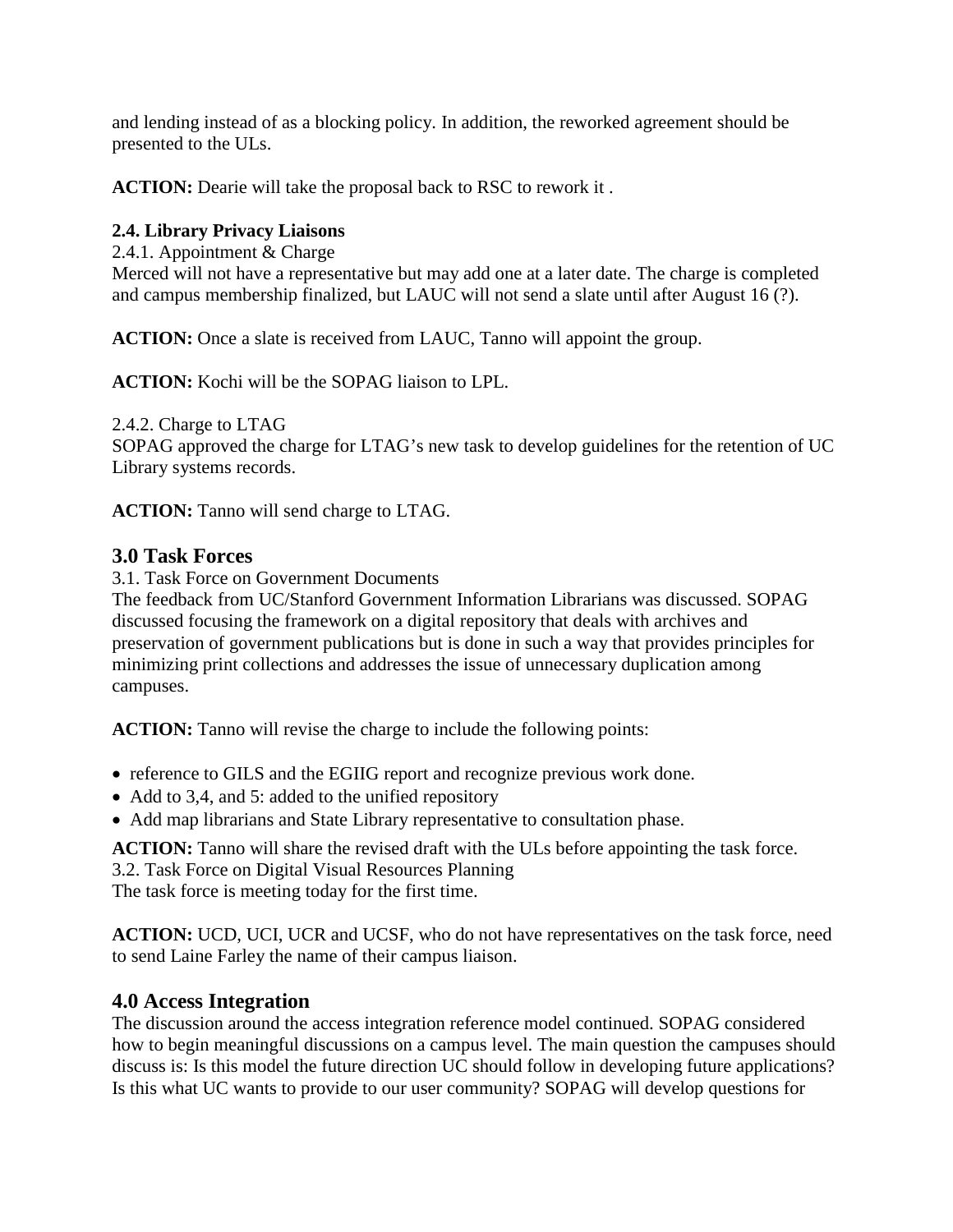campus discussions, lead campus discussions, and be prepared to discuss the reference model at the Joint UL/SOPAG meeting in November.

**ACTION:** SOPAG will develop a set of questions to help conduct campus discussions.

# **5.0 Management of the SOPAG Website**

ACG membership listing has been upgraded, and the CDL/UL structure document as been added.

**ACTION:** SOPAG should send Moody any suggestions for items to add to the SOPAG website or corrections to membership.

# **6.0 Workshops**

There is money remaining for future workshops. 6.1. UC Digital Library Forum A total of 95 attendees will be attending the forum on August 5, 2002 in LA.

# **7.0 Electronic Records Management**

Tanno has talked to Charlotte Brown. She feels confident that she can represent SOPAG's concerns to this group.

# **8.0 Shared Collections Update**

Bev French updated SOPAG on shared collections activities. The major principles CDL uses to negotiate licenses were reviewed. SOPAG agreed that the principles were still important to maintain. Some future issues: As UC moves away from always having a print copy, what is the University's role in serving the community in regards to ILL? What principles govern the removal of digital content? Does some re-education of the licensing principles need to take place as some Tier 2 licenses have been signed that don't conform to the principles? Should UC begin to look at student FTE for the appropriation of the budget? How should UC handle last print copy archives? This is especially important with potential budget cuts because bibliographers are not comfortable with canceling titles without knowing how UC is going to handle print archives.

Other CDL progress:

- Funded BePress and SPARC initiatives;
- Purchased UC Press titles from netLibrary.
- eScholarship paid the BioMedCentral membership fee (\$21,000) for UC. In BioMedCentral, a commercial publishing effort committed to open access model, authors usually pay \$500 to have an article included in BioMedCentral. With a UC membership, any UC faculty can submit an article without fees.

**ACTION:** French will send BioMedNet publicity to SOPAG for distribution/publicity on campus.

**ACTION:** SOPAG should let bibliographers know that they should tell CDL when open access materials are available so they can be cataloged by Shared Cataloging.